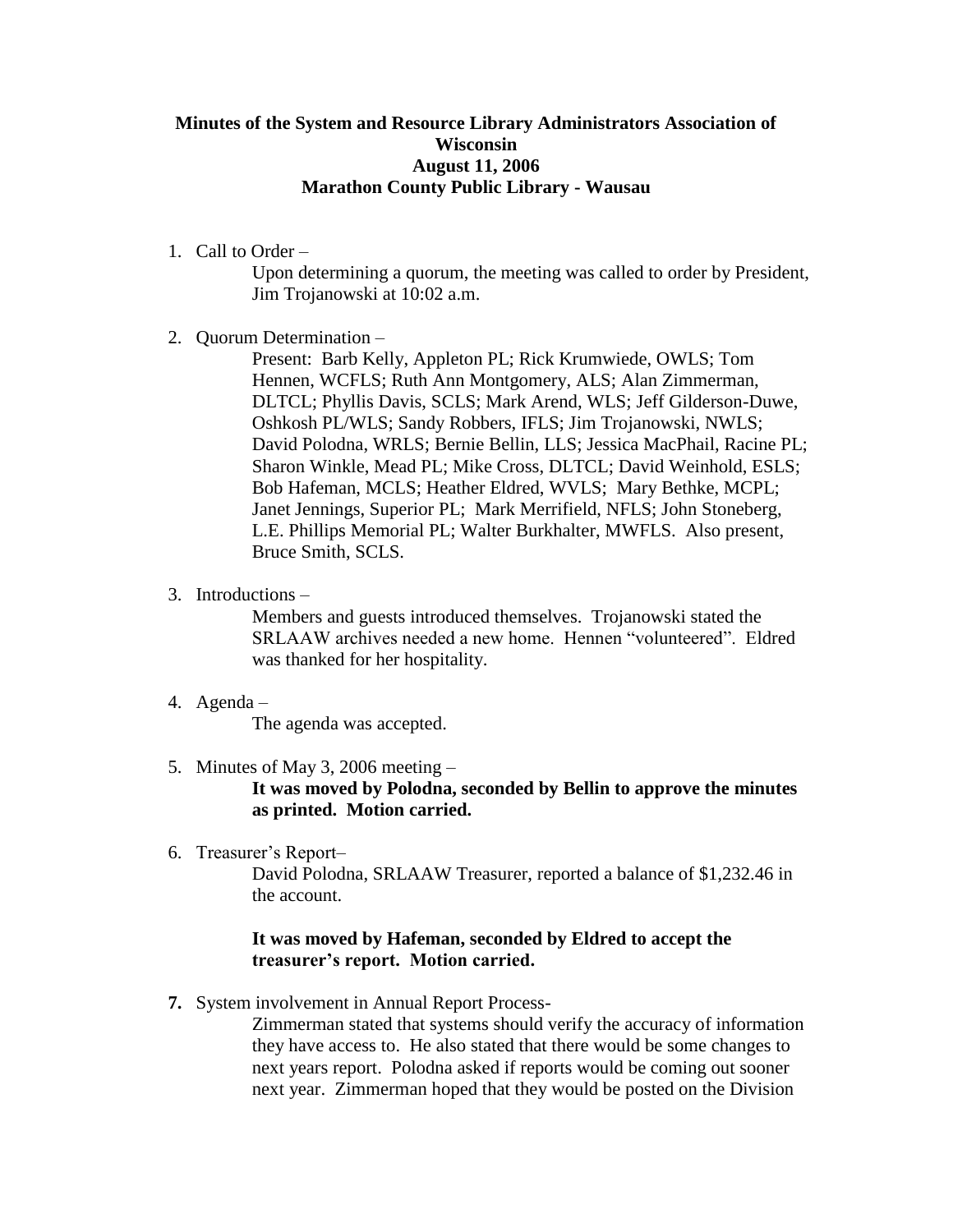website the first week of January. Hennen asked about library board control of funds issue in light of the recent Washburn decision. Zimmerman replied that the form could be changed to reflect that systems confirm what libraries have checked off rather than systems verifying the accuracy of the statement. Some discussion ensued regarding carry over and how it should be treated. Zimmerman stated that it is the Divisions position that this information is self reported and neither the systems nor the Division is in a position to police the matter. Burkhalter asked Zimmerman to sum up the role of the system in the annual report process. Zimmerman stated that DLTCL appreciates that the systems review the information provided by the libraries and would like them to continue.

Discussion returned to annual report forms.

### **It was moved by Weinhold, seconded by Arend that SRLAAW recommends the Division eliminate the statement regarding library compliance (section VII of system annual report). Motion failed.**

DLTCL will draft new language regarding this section and e-mail it to the systems.

8. Rent charges to libraries by municipalities-

Zimmerman discussed a situation in Rib Lake. He stated in-kind contributions should not be reported on the annual report. Rent should be reported separately. Discussion ensued regarding maintenance of effort and rent paid to municipalities. Municipalities can not use rent as a means of lowering the MOE.

9. ILL product selection and costing-

Cross reported that in about a week DPI will issue a letter of intent to the highest rated vendor. Other vendors are given time to appeal then DPI will negotiate with the first vendor.

10. Delivery cost split-

Davis discussed that Jim Gingery (MCFLS) was concerned about the amount his system was paying for delivery. Since no proposal was made at the last delivery advisory meeting there will be no changes in 2007. Bruce Smith (SCLS) will be attending a multi-state conference that will look at different delivery models. Weinhold explained how the current formula for cost was determined and why MCFLS might have objections to it. He felt changes should come from SRLAAW. MacPhail questioned if SRLAAW has gone on record stating delivery is a statewide concern. Weinhold stated it had but not recently. Discussion of how delivery is funded at the system level. SCLS pays 75% of delivery costs for their members. WVLS pays for 2 days of delivery the V-Cat consortium pays for one day. IFLS pays for 3 days of delivery. Several systems pay for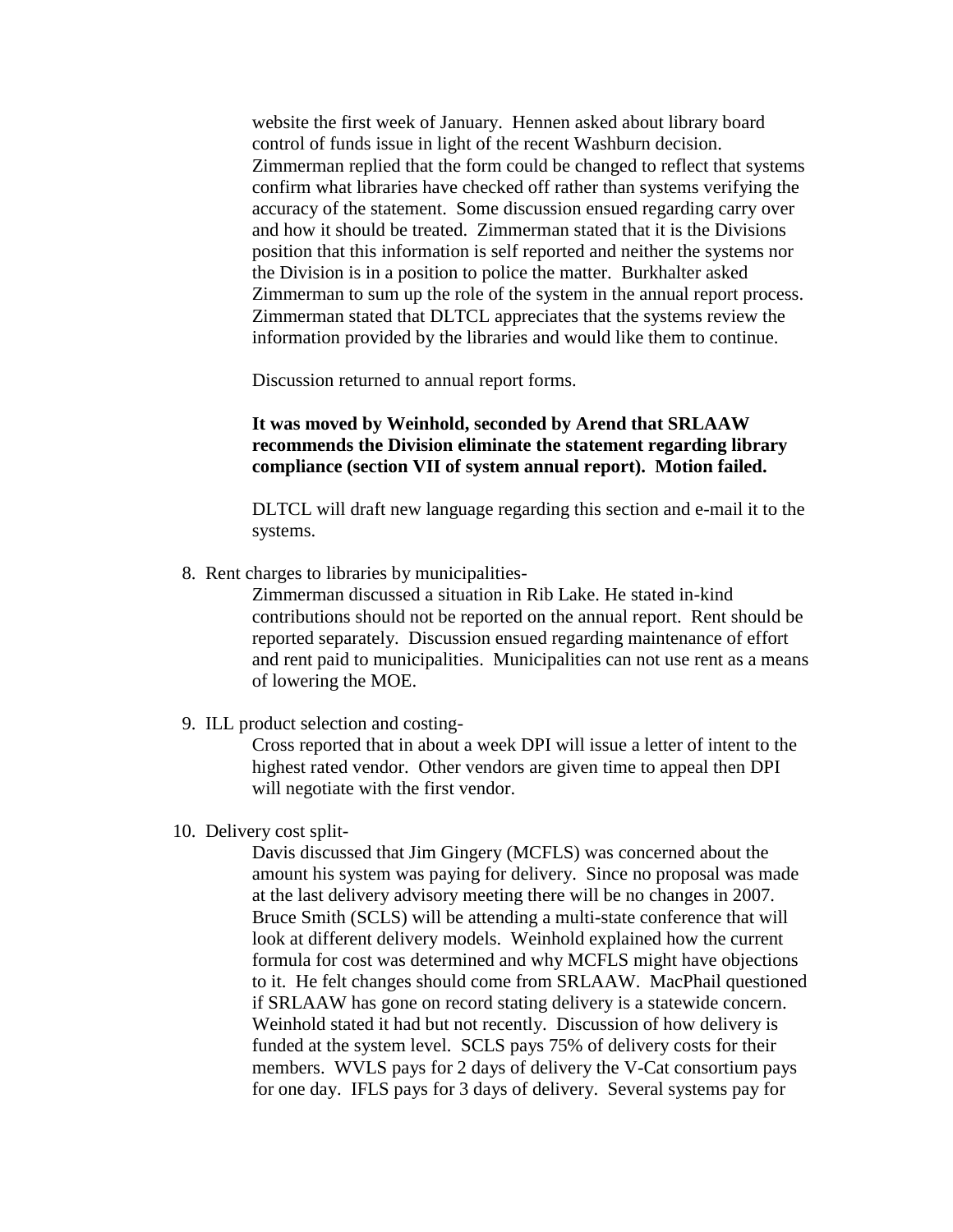five days per week. Trojanowski questioned if delivery should be a separate item in the state budget. Several felt this was a reasonable concept and others were concerned it would merely take away from some other area such as contracts or system aids.

11. County payments to libraries under Act 420-

Hennen questioned whether the only recourse for libraries that do not receive payments from counties was to take them to court. Cross stated that it was. Since it is not tied to system membership there is little or no recourse. The Division does not plan on playing an active role in the process but will answer questions regarding it. Hennen stated he would like to see cooperation among systems. Since this is not a requirement the Division will not instruct systems on their level of involvement. Polodna stated that Act 420 is not significantly different from Act 150 and believes systems will handle them in a similar manner.

 After a break for lunch the group reconvened and returned to the issue of delivery.

Trojanowski questioned whether there should be a delivery subcommittee of SRLAAW. Weinhold felt this would be a good idea and suggested that Jim Gingery be included on this committee.

## **Motion by Hennen, second by Weinhold, for SRLAAW to form a delivery subcommittee (chaired by Weinhold) to examine the cost structure of statewide delivery to consist of 5 to 7 members. Motion carried.**

Bruce Smith will work with the committee.

 12. Removal of county library levy from tax caps-Hennen stated that Waukesha County would like to see this change.

### **Motion by Hennen, second by Bellin, that SRLAAW recommend that WLA's LD&L Committee seek legislation that the county library tax levy be counted separately. Motion carried.**

- 13. DLTCL penalties to systems for failure to enforce compliance issues-Winkle asked how the process worked. Zimmerman explained that as long as a system is moving toward bringing a library back into compliance the Division will not penalize it.
- 14. Legislative update-

Hennen remarked that it had been a good legislative session for library issues. MacPhail stated that the legislative agenda had been passed by the LD&L Committee and was being sent to the WLA Board. System aids is